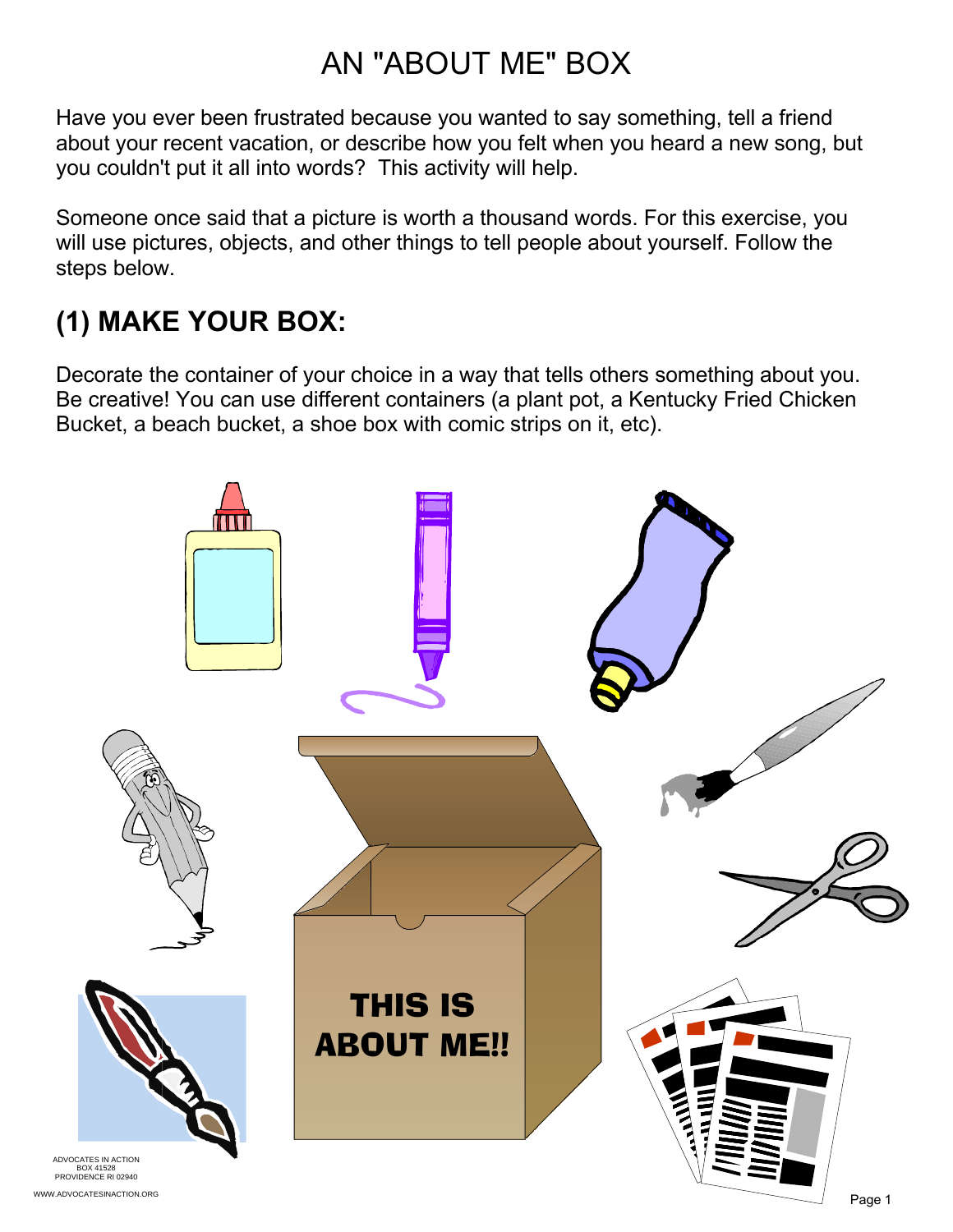# **(2) FILL YOUR BOX:**

Pick different things that answer the questions below. These can include objects, pictures, music, food, aromas, things that have a certain texture things that feel a certain way like being sand paper being scratchy and cotton being soft), and more!

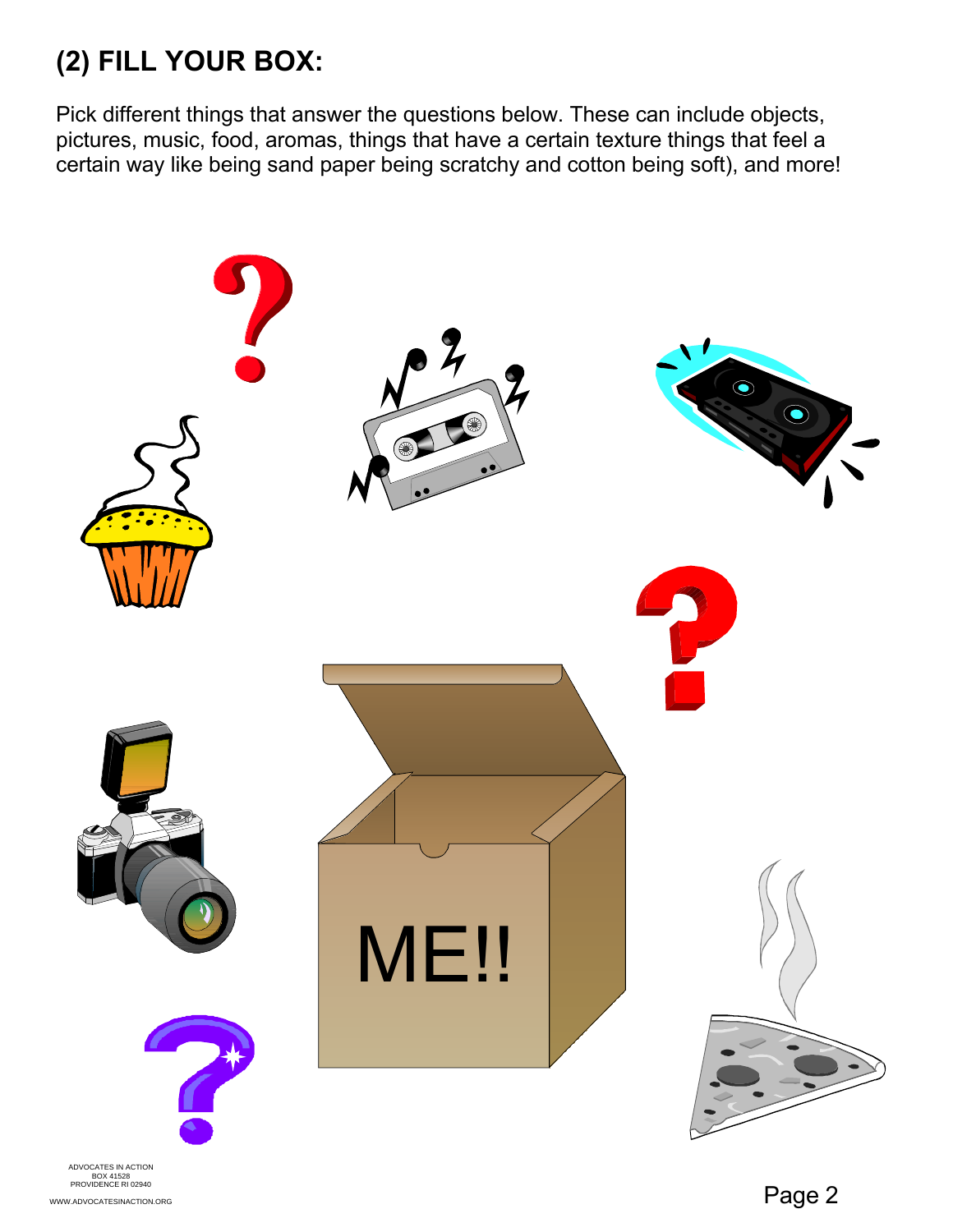#### **ABOUT ME BOX QUESTIONS**

Use this sheet to take notes on your answers for what to put in your box. Get a friend to help you write things down if you want - or you can draw pictures! \*\* REMEMBER: THIS IS ABOUT YOU! THERE ARE NO WRONG ANSWERS! \*\*

#### **(1) Where do you call "home"?**

What kind of home do you live in? Where is it? Who do you live with?

#### **(2) Who are your friends?**

Who do you hang out with because you want to, not just because you work or live together?

#### **(3) How do you spend your time?**

Do you have a job? Go to school? Volunteer?

### **(4) Share something you've done that you're PROUD about.**

What is something you want to CELEBRATE about yourself?

### **(5) What is one thing you're good at?**

Do you have a skill or a gift that could share with others?

### **(6) What is one thing you would like to learn?**

A job skill? A craft? A topic you don't know much about?

ADVOCATES IN ACTION BOX 41528 PROVIDENCE RI 02940